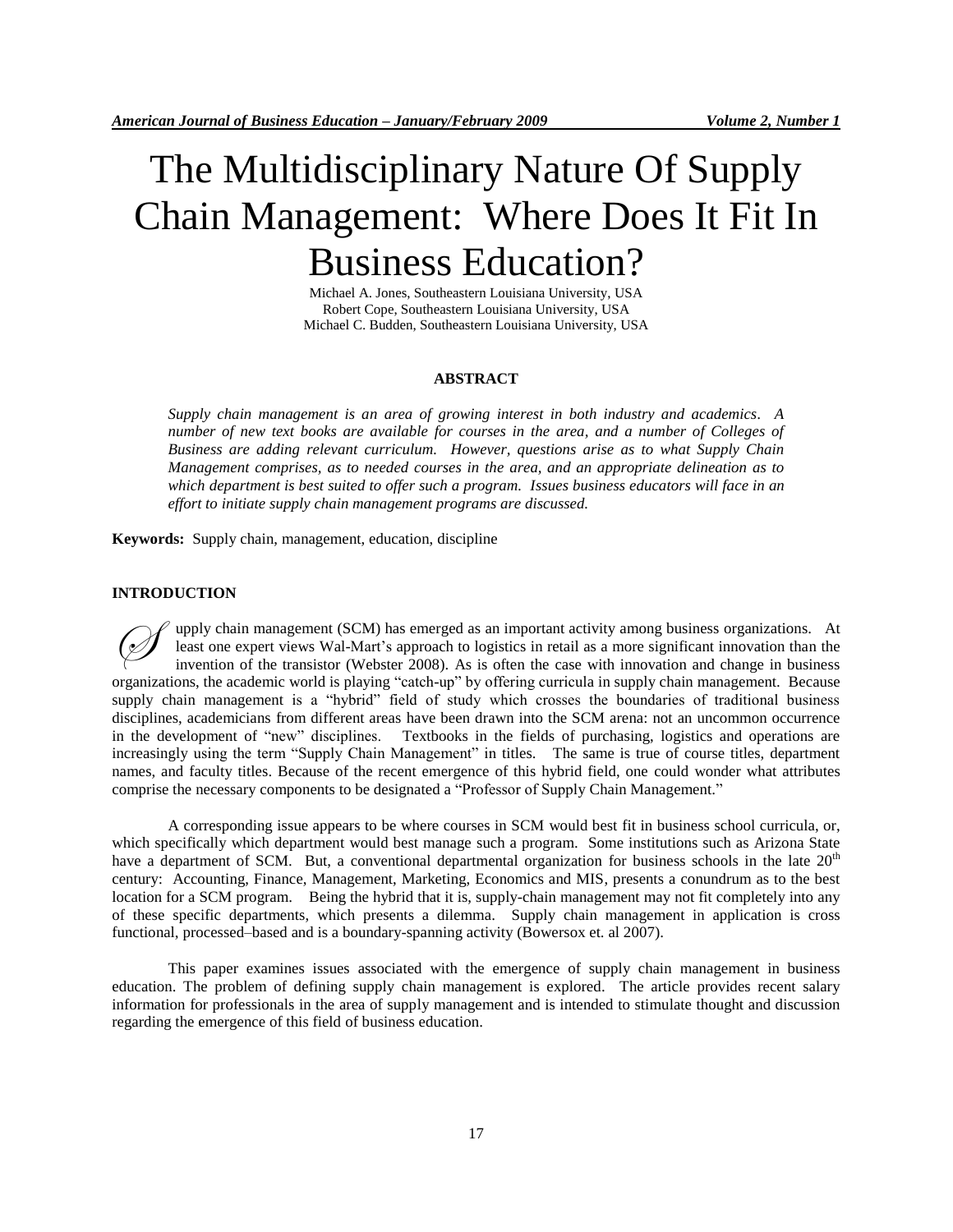# **BACKGROUND**

Marketing scholars have long concerned themselves with distribution and marketing channels. Early marketing textbooks contained more content relating to distribution than areas like consumer behavior or marketing research. In 1923, as part of the Alexander Hamilton Institute's Modern Business text series, Volume 5, by Butler, was entitled *Marketing and Merchandising*. Butler's text (1923) contains chapters on Channels of Distribution, Jobbers, Special Distributing Factors, Cooperative Buying Groups, Agencies, and Distribution and Dealer Cooperation. Interestingly, the *supply-chain management concept* appears quite similar to the *vertical marketing system* concept which has been in marketing text books for 40 years (Boone & Kurtz 2001). A *Principles of Marketing* text published in 1957 by three faculty members at Ohio State University contains 6 chapters on the retailing system, 6 chapters on wholesaling, one on transportation, one on storage and warehousing, and one on distribution policies (Beckman et al 1957). Approximately one-half addresses topics that now fall under the umbrella of "supply chain management." Many marketing departments of US higher education institutions are named the "department of marketing and transportation."

In recent years however, of the four components of the marketing mix, place or distribution seems to be the "stepchild" of marketing education. Distribution and channels are commonly acknowledged as areas that are not addressed as much as areas such as promotion. It surprises few professors that consumer behavior, personal selling, advertising and marketing research get offered and taken by students more often than courses in the area of channels of distribution, transportation, logistics or purchasing management. It is interesting to note that in the job market there are more jobs available in the supply chain area at higher salaries than in advertising. Walmart announced last year that it would need 6,000 new managers in its logistics division. In fact, an examination of the business curricula of 26 colleges and universities in Louisiana, no public institution offered a degree program in the supply chain management area (transportation, logistics or purchasing management). Few offered sufficient coursework in the area to even offer students an emphasis or concentration in the area.

However, supply chain management has received attention from industry in recent years. So significant have the changes in distribution been that the area is commonly referred to as the "supply chain revolution" (Bowersox et. al 2007, Burt et. al. 2005)) It is commonly acknowledged that the single most important factor separating Wal-Mart from other retailers is the organization's ability to management its supply chain. The SCM concept is pervasive in manufacturing as well (Kahn 2004). As manufacturers have outsourced and become global, logistics has assumed a more important role (Dean 2005).In the next 10 years, US railroads will invest more in new rail lines than they did in the last 100 years (Machalaba 2008). Panama is expanding its canal to handle larger ships from Asia. The container traffic coming through Louisiana ports on the Gulf of Mexico is expected to triple by 2013 according to the Port of New Orleans.

Increased energy costs have caused even more management attention to become focused on the supply chain, leading to substantial investments and innovation. As a major consumer of gasoline, the United States Postal Service has ongoing a variety of initiatives to increase efficiencies and reduce fuel costs (Schmid 2008). Similarly, United Parcel Service has invested countless dollars to improve its efficiencies, including a relatively simple finding that by making right-hand turns, substantial savings can be realized through the elimination of wait times for turning across traffic (International Herald Tribune 2007).

# **DEFINITION AND FIT**

The term *supply chain management* may have first appeared in a 1982 *Financial Times* article (Webster 2008). Several traditional areas of business education are now incorporating the term supply chain management: purchasing, logistics and operations. The term is also used in engineering courses and information systems courses addressing such issues as Enterprise Resource Planning (ERP). Here are examples: Wisner, Tan and Leong, in their new edition of an operations management book have used the title *Principles of Supply Chain Management*. In the 2 nd edition of their logistics text, Bowersox, Closs and Cooper (2007) use the title *Supply Chain Logistics Management*. An established purchasing management textbook by Burt, Dabbler and Starling is entitled "World Class Supply Management." Professional associations have joined the supply-chain name game. The oldest and largest professional association for buyers, the National Association of Purchasing Managers became the Institute of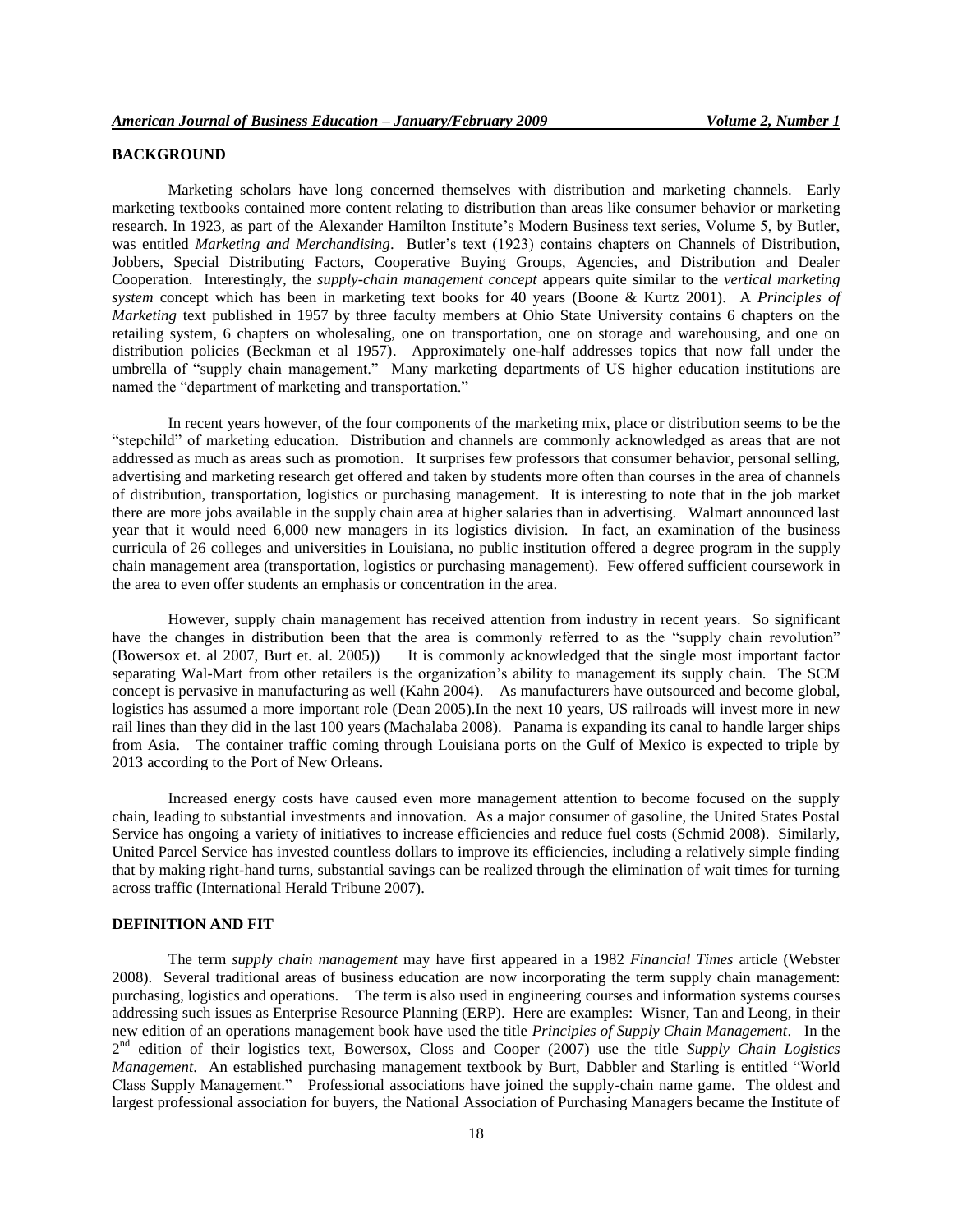Supply Management 7 years ago. The Council on Logistics Management, a major professional organization is now the Council for Supply Chain Management Professionals. The answer then, as to what the area of supply chain management entails depends on whom one asks.

A challenge seems to arise when a business school considers a supply chain emphasis area, concentration or major. Should the program be offered under marketing, management, logistics or operations? What educational level or backgrounds should the instructors teaching the course have? Purchasing courses have often been taught by marketing faculty trained in organizational buying or the sales-purchasing interface. Logistics, which emerged from transportation, is often seen as a part of the marketing curricula. Other areas of supply chain management such as inventory, quality control, information systems, network integration, operational integration and manufacturing are topics from operations management. Figure 1 demonstrates the overlap of traditional business areas into what is supply chain management.

If defined broadly enough, SCM includes all functional areas of business and several areas from outside of business. Consider that a supply chain may be described as a business entity in which two or more organizations are linked by a flow of goods, funds, and information and may be global in scope. This could include everything from the raw materials used in manufacturing to the delivery of the product to the final consumer, and all activities in between. It not only includes organizations, but also their suppliers, buyers, vendors, customers, and others with whom it interacts. The general supply chain model in Figure 1 includes all business functions. The definition above emphasizes cross-functional links and seeks to manage those links to enhance a company's competitive advantage.



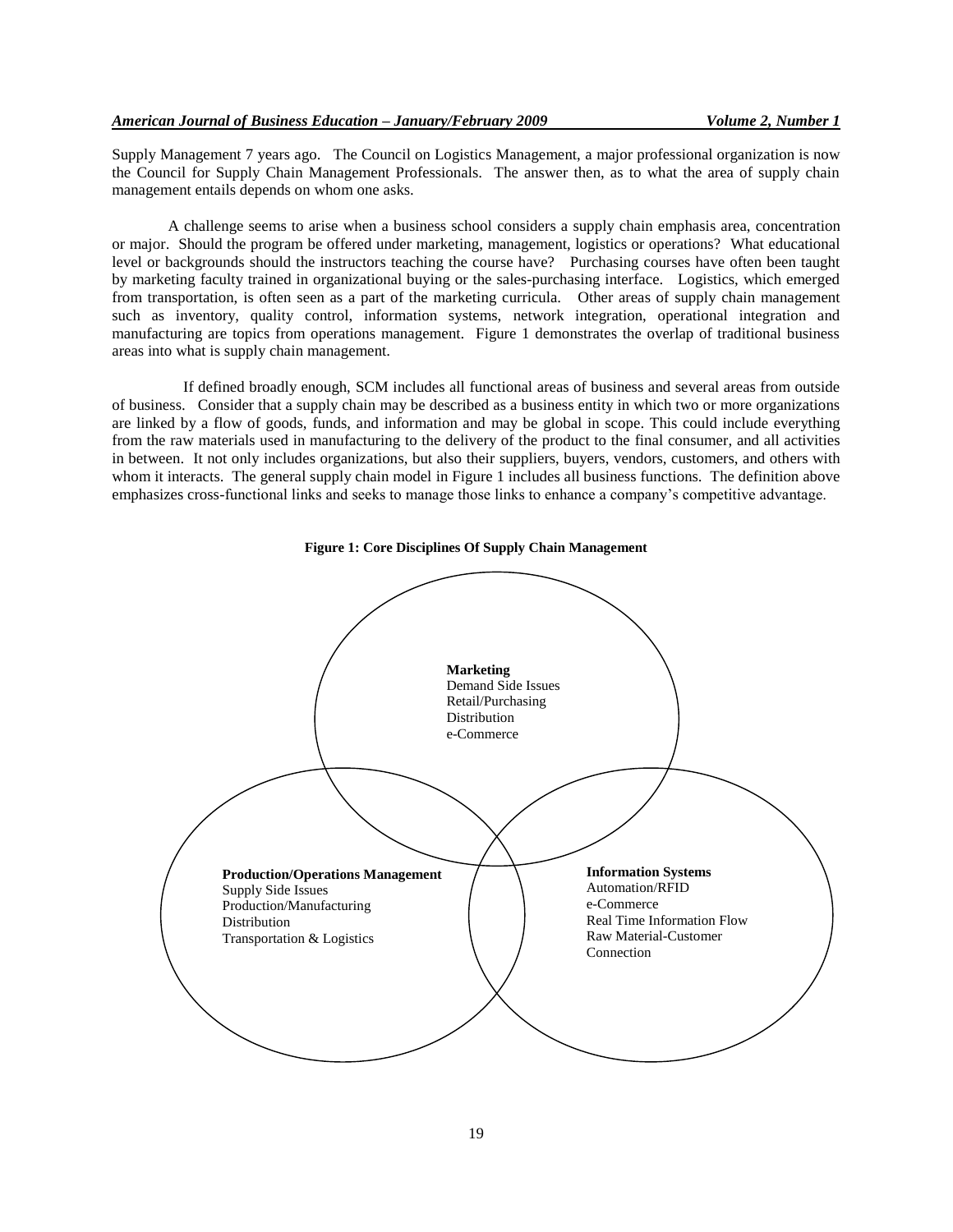Yakhou and Dorweiler (2007) espouse the necessity of understanding and integrating inputs from different areas in order to manage today's corporations. SCM activities include forecasting, resource allocation, production planning, flow and process management, inventory management, customer delivery, after-sales support and service, and a host of other activities and processes familiar and basic to business. The multidisciplinary nature of SCM is pervasive. It is important to the success of SCM programs that traditional departmental "silos" be relegated to history, as cross-departmental cooperation is a must for a program to achieve a level of quality befitting the expectations of those who buy into the program. Indeed, an organizational structure based on customer departmentalization has the advantage of focusing on customer needs rather than the product or business functions (Williams, p. 399, 2003).

## **Definitions from Texts That Emerged From the Purchasing Arena**

These definitions of supply chain management are from texts which emerged from purchasing management. In the 13<sup>th</sup> edition of *Purchasing and Supply Management*, Lenders, Johnson, Flynn and Fearon (2006) provide the following definition:

*The integration of related functions to provide effective and efficient materials and services to the organization* (Lenders et. al 2006).

Burt, Dabbler and Starling (2003) are more philosophical in their definition provided in *World Class Supply Management*:

*The world class supply management philosophy reflects those actions and values responsible for the continuous improvement of the design, development and management processes of an organization's supply system, with objectives of improving its profitability and ensuring its survival….it spans functional boundaries and company borders.*

Another popular purchasing based text by Monczka, Handfield, Giunipero, and Patterson 2009), entitled *Purchasing and Supply Management offers* the following definition:

*Supply management is the process of identifying, evaluating, selecting, and managing and developing suppliers to realize supply chain performance that is better than that of competitors.*

Lastly among the texts which emerged from the purchasing area, Fawcett, Ellram and Ogden's (2007) provide the following definition in their text entitled *Supply Chain Management: From Vision To Improvement:*

*Supply chain management is the design and management of seamless, value-added processes across organizational boundaries to meet the real needs of the end customer.*

This last definition is also the definition adopted by the Institute of Supply Management (formerly the National Association of Purchasing Managers); the largest and oldest professional association in the area.

#### **Definitions From Logistics**

The major professional organization in the area of logistics is The Council of Logistics Management. Formerly the Council of Supply Chain Professionals, it changed its name approximately two years ago to reflect current realities. That organization uses the following broad and encompassing definition of SCM:

*The planning and management of all activities involved in sourcing and procurement, conversion, and all logistics management activities. It also included the coordination and collaboration with channel partners, which can suppliers, intermediaries, third party service providers, and customers* [\(www.cscmp.org\)](http://www.cscmp.org/).

Bowersox, Closs and Cooper (2007) in *Supply Chain Logistics Management* posit: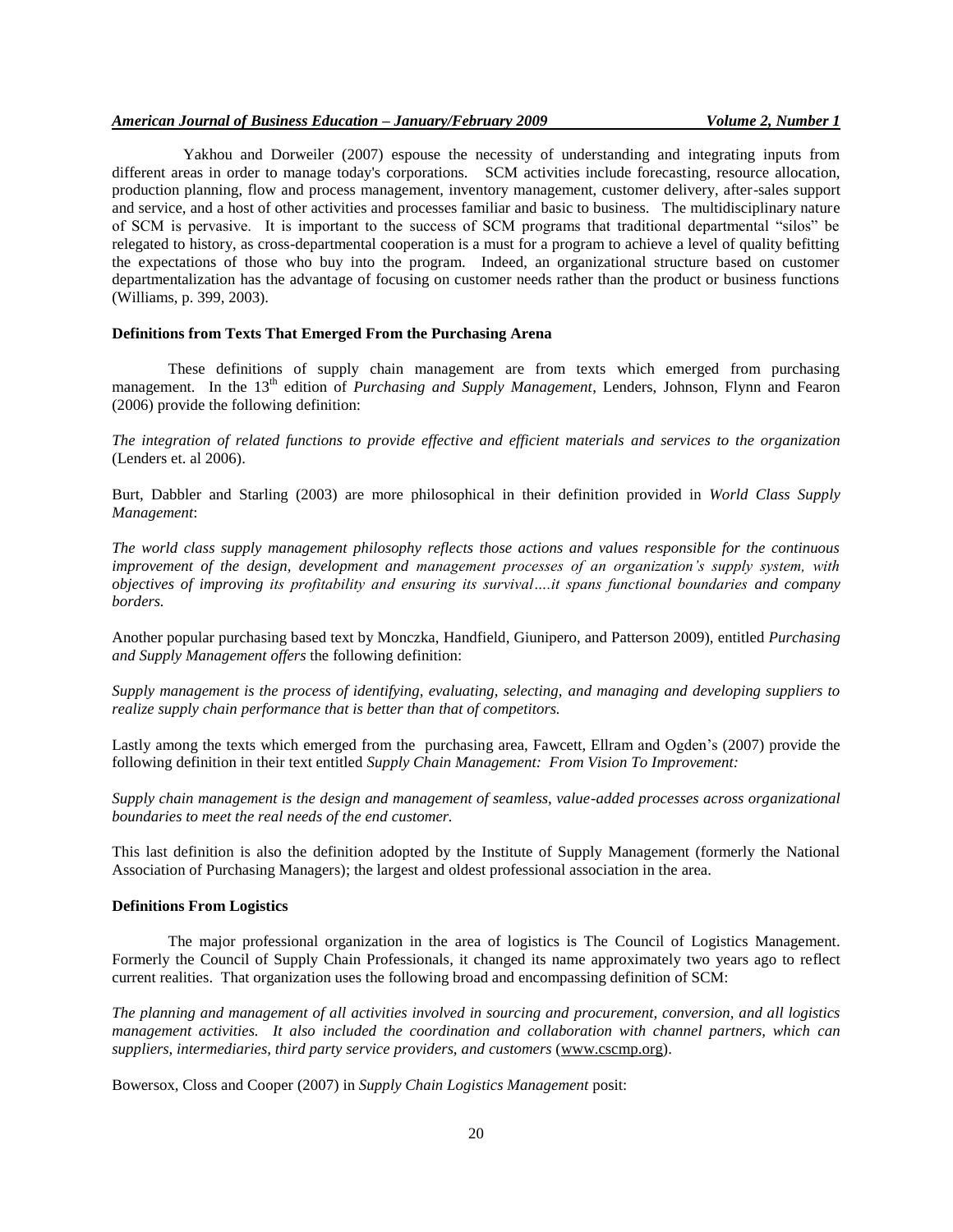*SCM consists of firms collaborating to leverage strategic positioning and to improve operating efficiency.*

Harrison and van Hoek (2008) in *Logistics Management* conclude that SCM "thus appears as the end-toend management of the network as a whole, and of the relationships between the various lengths." In another logistics text by Murphy and Wood (2008), the authors do not even define or mention the phrase supply chain management in chapter 1, but use a traditional definition of logistics (Murphy and Wood 2008).

## **Definitions From The Operations Perspective**

Authors in the Operations area have also weighed in on the discussion. In *Operations and Supply Management* by Jacobs and Chase (2008), the authors define both terms in one definition:

*Operations and supply management is defined as the design, operation, and improvement of the systems that create and deliver the firm's primary products and services.*

Another operations based text by Webster (2008) *Supply Chain Management* posits the following:

*SCM involves the management of activities surrounding the flow of raw materials to the finished product or service enjoyed by end customers and back in the case of recycling or return.*

Wisner, Leong and Tan (2009) offer no less than three definitions: the one above from the Institute of Supply Management, another from the Supply Chain Council, and a third from a logistics based group The Council of Supply Chain Management Professionals. It can be concluded that if one refers to university text books on SCM for a definition of the field, one gets a variety of definitions.

## **SUPPLY CHAIN MANAGEMENT PROGRAMS**

As is often the case, medium and smaller institutions are following the lead of the larger schools in establishing such programs. There are several ongoing projects to create such programs at regional, public institutions. Southeastern Louisiana University just received permission from the state Board for its proposed Supply Chain Management degree program. It will be the first bachelor's degree program in supply chain management in the state. The need for the program is well-documented and supported by local and regional transportation firms.

## **THE SALARY SITUATION**

Each year the Institute of Supply Management (formerly NAPM) conducts a salary survey of members. ISM members primarily work in the purchasing or sourcing arena. According to ISM's 2008 Salary Survey, based on 2007 salaries and benefits, the average salary for a supply management professional for 2007 rose to \$92,165, an increase of 4.3 percent from the average of \$88,380 reported in 2006 (Schultz 2008). This indicates a positive trend for supply management professionals, as these numbers continue to increase from the \$78,470 reported in ISM's first salary survey published in 2006. An increasing number of supply management professionals are earning salaries, including bonuses, exceeding \$100,000. In all, 31 percent of respondents reported earning a six-figure salary, up from 28 percent one year ago. The high salary was reported as \$520,000, and the low salary was reported as \$25,000. The median salary was \$80,000. The average salary by position is displayed below.

| <b>Position</b>                     | <b>Average 2007 Salary</b> |
|-------------------------------------|----------------------------|
| Chief Sourcing/Purchasing Officer   | \$140, 265                 |
| VP Purchasing/SM/Sourcing           | \$206, 260                 |
| Director of Purchasing/SM/Sourcing  | \$128,600                  |
| Manager of Purchasing/SM/Sourcing   | \$94,900                   |
| 3+ Years Experience Staff           | \$70,000                   |
| Entry level $(< 3$ years experience | \$52,353                   |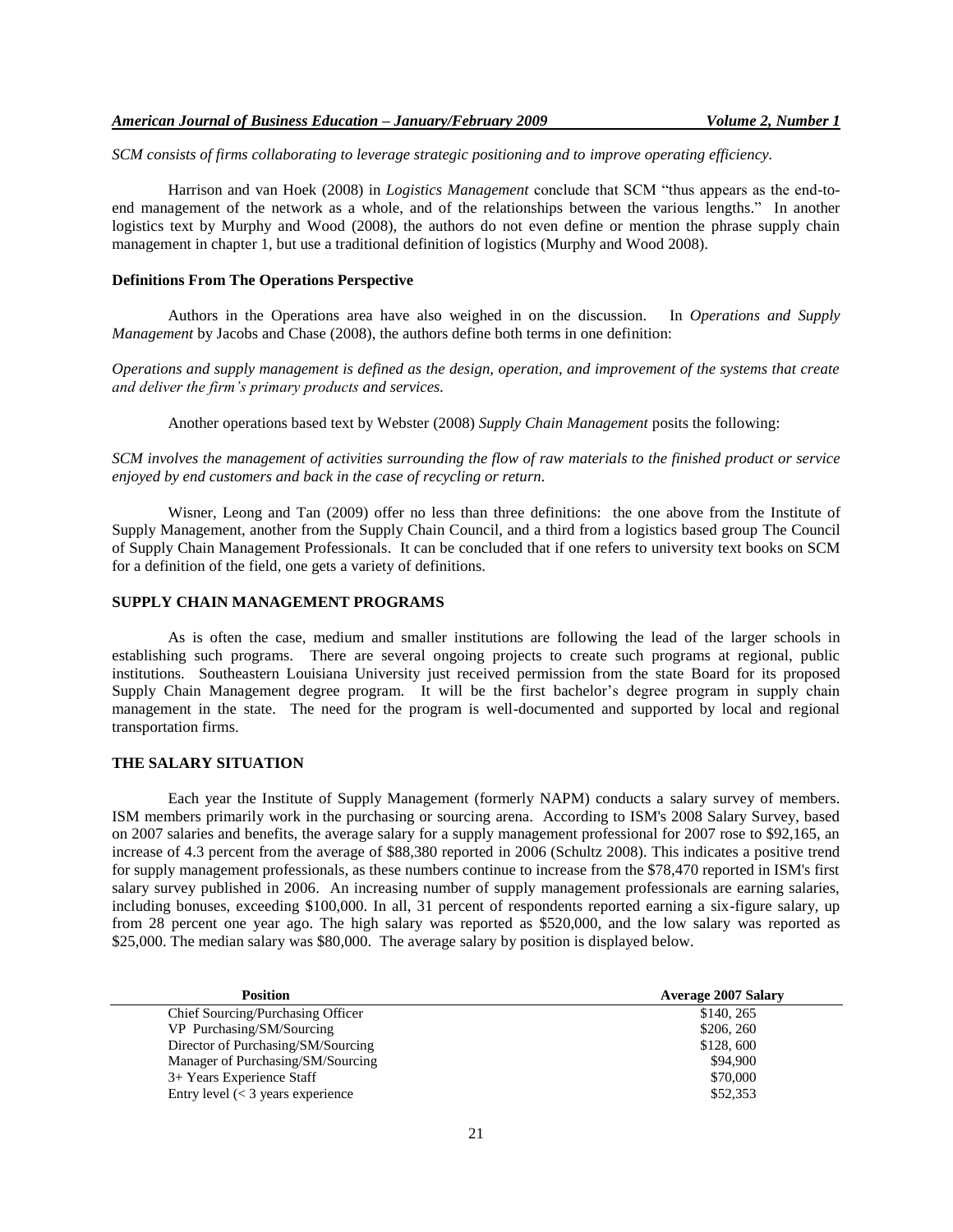The average salary of employees with a bachelor's degree was reported to be \$95,165, Master's degree - \$119,037 and doctorates, \$153,400.

### **RECOMMENDED STEPS IN CREATING A SCM PROGRAM**

Providing SCM programs to serve the needs of students and industry alike requires substantial effort. While the actual steps to create a program may vary from university to university, most will require the following.

- Determine the need / environmental scanning
- Get necessary faculty and college administrators on-board
- Develop an advisory board / develop industry linkages
- Create faculty linkages
- Develop course work if needed
- Develop and submit letter of intent / proposal to appropriate committees/boards
- Implement program

Environmental scanning which may take the guise of student and industry needs surveys will help drive the program's development. If industry in the region is growing and the need for supply chain management programs becomes apparent, convincing others of the need for a new program will be simplified. No need, no need for a program. If there is a need, program development will be simplified.

It will be necessary to get necessary faculty and administrators on-board and in favor of seeing the program created. The necessary faculty will likely be those directly involved in the core coursework and efforts to drive the program through to completion. The head of the department that is likely to manage the program (eg., Marketing department head) and the dean of the college need to be supportive if the program is to have a chance to succeed. At this point, it is assumed that at least one program "champion" has taken the lead in driving the program. This champion does not have to be an administrator, but rather has to be someone who is strongly committed to the program's creation and success.

An effective advisory board is absolutely essential if the program is to be effective. Advisory board members from industry can serve in course development and design. Members of the board will hopefully provide support. And most importantly, members of the advisory board can serve as advocates for the program to governing boards and others. The advisory board should be constituted early on in the program's development to fully glean its value. These will be among those who will benefit directly from the final product of the program so their participation and input is vital.

As stated before, Supply Chain Management is an inter-disciplinary field. Creating linkages with and gaining the support of faculty in related disciplines is vital to program success. Faculty from management, operations management, and statistics need to be kept up to date and involved in the program's development. Their insight will drive much of the program's success.

Once faculty members who will be involved are identified, they should be relied on to develop new coursework that may be needed. They should do this with input from the advisory board members. They should follow all regulations and processes in place that are required to create new courses.

As if all of this wasn't enough, most universities have a multi-step procedure for creating new programs. Typically, the process involves developing a letter of intent that demonstrates need and relevance, demonstrates resource availability and/or cost effectiveness, demonstrates industry support, provides appropriate curricula design, and has effective administrative and faculty governance procedures in place to assure continued success. All of these are provided for if the steps mentioned above are followed.

Finally, given that the program is approved, it needs to be implemented. Career opportunities abound in the field. Successful students will find they are in demand and that salaries are strong. Industry that benefits from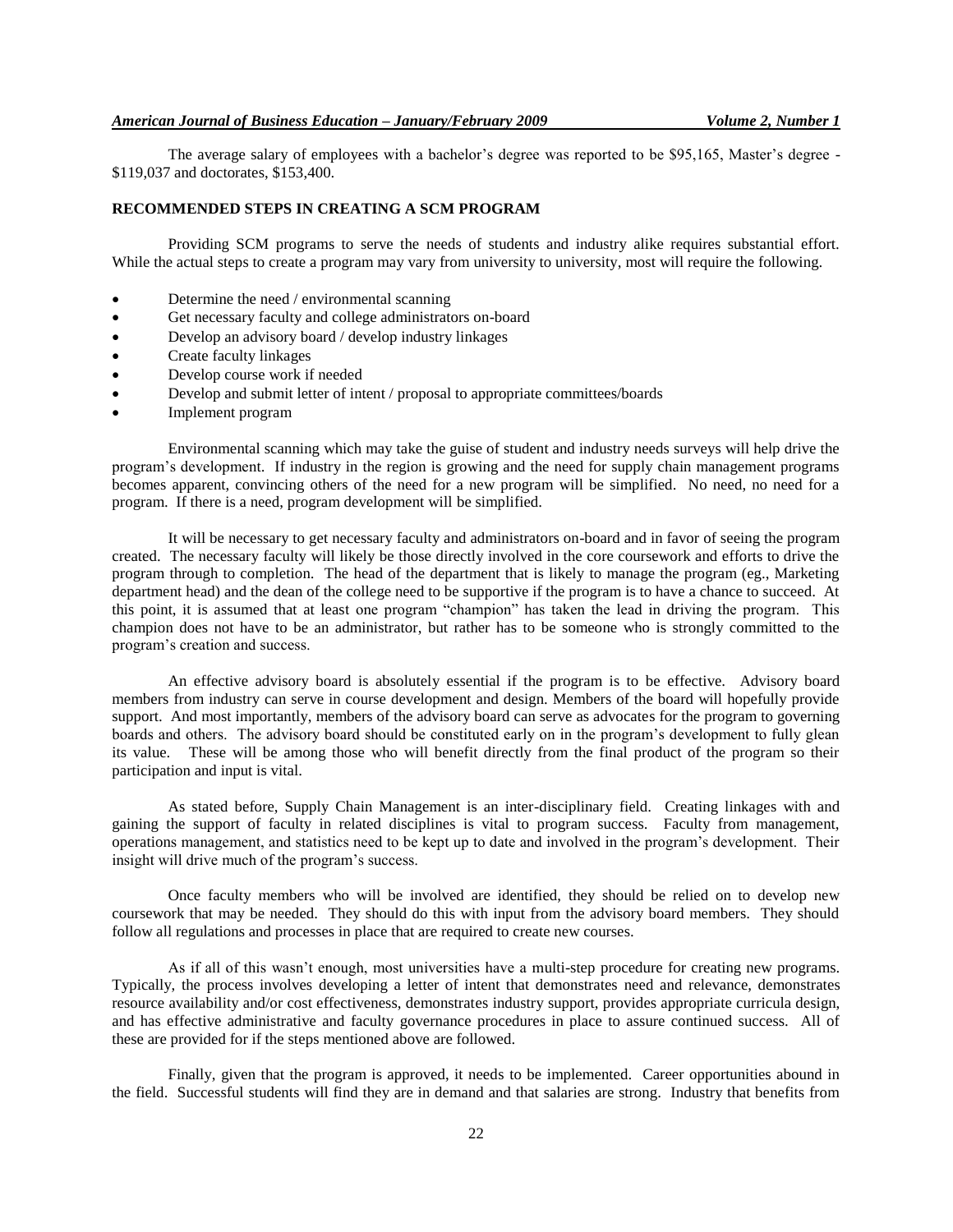the program will be appreciative. The university and college will benefit. Supply chain management holds much promise – especially as fuel and transportation costs increase.

#### **SUMMARY AND RECOMMENDATIONS**

It is recommended to colleges of business that have not yet initiated a curriculum in SCM that they consider offering such a program. As with any new program, cost considerations and local market needs may dictate the reality for any one institution. However, the probability that many relevant courses are already being offered in many schools is high. Operations management, retail management, purchasing, logistics, statistics, and transportation are often found in many curricula. Thus, existing faculty may be called upon to initiate a SCM program.

A challenge might be attracting faculty members to teach new courses that may be needed. Operations management faculty might be more willing to teach in the area of logistics, as most operations texts have a chapter in purchasing and one or more in logistics or transportation. Concentrations or emphasis areas can be added at relatively low cost, which gives students an opportunity to show an employer some level of interest and knowledge in the field. So even if a major degree program in SCM may prove out of reach, a concentration that serves the needs of the industry and students may be relatively easy to implement. Indeed, as Harbrecht, Neidermeyer, and Tuten (2006) proffer, successful education prepares students for the needs of the business environment.

A final recommendation in creating a SCM program is to involve local SCM organizations and their managers from the beginning. Many are eager to support and encourage such programs. At the authors' college, a regional transportation organization has given significant funding in support of its program to purchase equipment, provide internships and scholarships and provide faculty development activities. These activities have all been a result of the desire of local transportation and supply chain management professionals to further their firms' interests through the education and development of future SCM professionals.

The Institute of Supply Management [\(www.ism.ws\)](http://www.ism.ws/) is the world's oldest and largest professional association in the purchasing area. The organization places a priority on professional education. One opportunity that many faculty may be unaware is that the ISM allows faculty members who teach in the area to join the ISM for free. Most cities have affiliates which have monthly meetings, which foster an industry interface for area institutions and their faculty. So the final question is – when are you going to get started?

# **AUTHOR INFORMATION**

**Dr. Michael Jones** is an Associate Professor of Marketing at Southeastern Louisiana University. He directs the Supply Chain Management initiative at Southeastern. Dr. Jones's research interests lie in supply chain management, purchasing, association management, and customer service.

**Dr. Robert Cope** is Interim Department Head of the Department of Marketing and Finance at Southeastern Louisiana University. Dr. Cope's research interests are in the areas of electric utility management and productivity, quality improvement and business education.

**Dr. Michael Budden** is the Mayfield Professor of Marketing at Southeastern Louisiana University. Dr. Budden's research interests involve business ethics, marketing law, retailing and business education.

#### **REFERENCES**

- 1. Beckman, T.N., Maynard, N.M. and Davidson, W.R. (1957). *Principles of Marketing*, 6<sup>th</sup> Ed., The Ronald Press Co, New York.
- 2. Boone, L.E. and Kurtz, D.L. (2001). *Contemporary Marketing* 10<sup>th</sup> Ed., Southwestern, Mason, Ohio. Pg. 403.
- 3. Bowersox, D.J., Closs, D.J. and Cooper, M.B. (2007). *Supply Chain Logistics Management* 2<sup>nd</sup>, McGraw-Hill Irwin, Boston